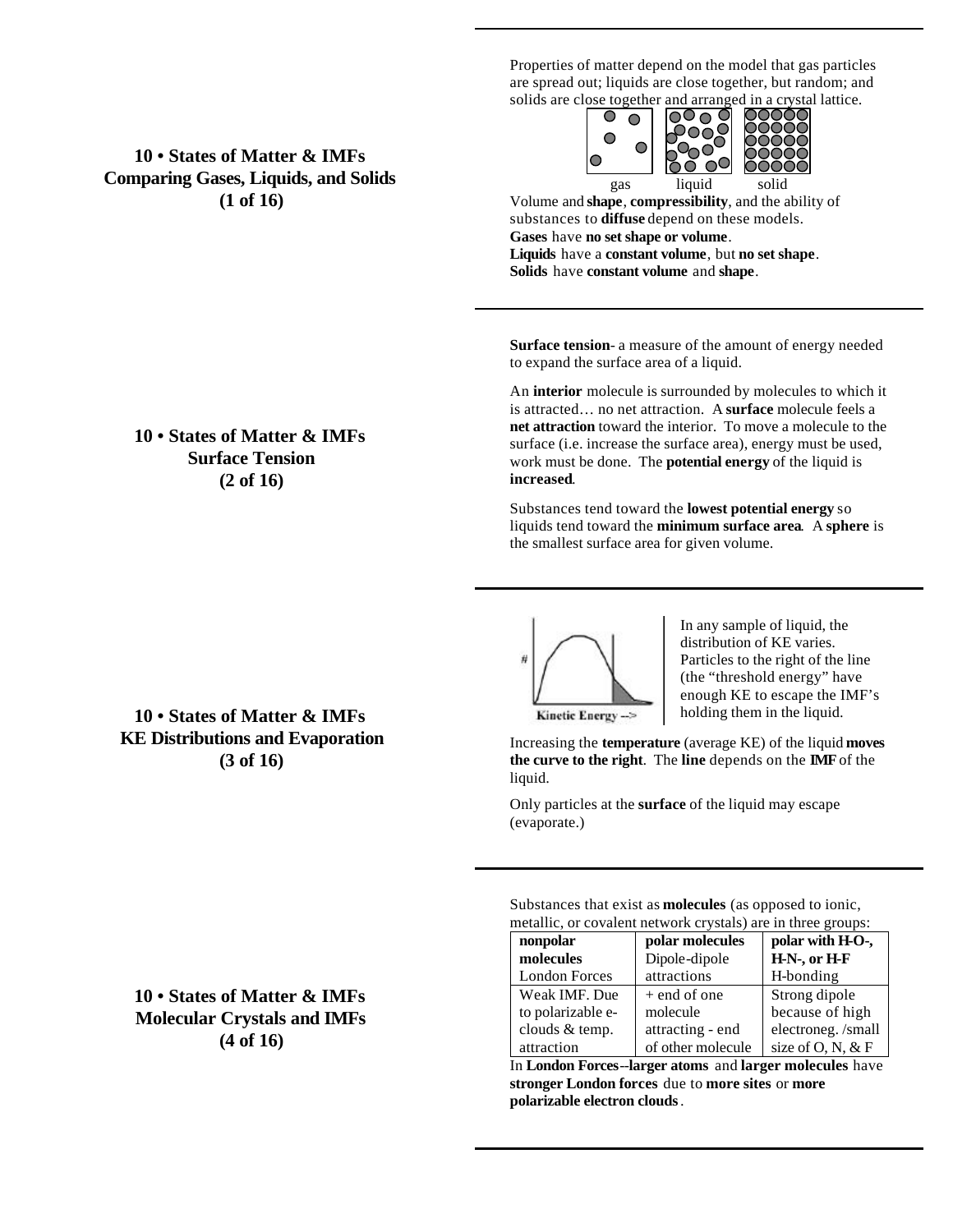**10 • States of Matter & IMFs Hvap and IMFs (5 of 16)**

# **10 • States of Matter & IMFs Vapor Pressures of Liquids (6 of 16)**

**10 • States of Matter & IMFs Boiling Point and IMFs (7 of 16)**

**10 • States of Matter & IMFs Freezing Point, Melting Point, DHfusion (8 of 16)**

**Heat of Vaporization**, **DHvap**, can be thought of as **the energy needed to vaporize a mole of a liquid**.

It can be used as a **conversion factor** in a **calculation of heat** during a **phase change**. [*Calorimetry* is used for temperature changes *between* the phase changes.]

Ex: 111g H<sub>2</sub>O
$$
\times \frac{1 \text{ mol H}_2O}{18.0 \text{ g H}_2O} \times \frac{40.6 \text{ kJ}}{1 \text{ mol H}_2O} = 250 \text{ kJ}
$$

It can also serve as a **indicator of the strength of the IMF** (intermolecular forces of attraction) in the liquid. Ex: CH<sub>4</sub> (9.20 kJ/mol) vs.  $C_3H_8$  (18.1 kJ/mol) Larger molecule... greater IMF... greater H<sub>vap</sub>

In a **closed container**, the number of particles changing from **liquid ® vapor** will eventually equal the number of particles changing from **vapor ® liquid**.

The **amount of vapor** when this balance is reached depends on the **IMF** and the **KE of the liquid** (& **not** on the volume of the container). The **pressure** exerted by this vapor is called the **equilibrium vapor pressure (VP)** of the liquid.

As **temperature increases**, the **VP increases**. (This is important for why/when a liquid **boils**.)

**VP** is another **indicator of the strength of the IMF**. The **stronger** the IMF, the **smaller** the VP.

**Boiling** occurs when the **vapor pressure (VP)** of a substance **=** the **air pressure** above the liquid.

You can boil a liquid by **increasing** the **VP** of the liquid (heating) or by **lowering** the **pressure** *above* the liquid.

The temperature at which a liquid reaches 760 mmHg is called the "normal boiling point" of the liquid.

---Again, BP is an indicator of IMF.---

**-** boiling points (**BP**) ~ **-IMF's** ~ **¯vapor pressures**.

**Altitude** (low air pressure) lowers the boiling temperature of water in an open container (increases cooking **time**). **Pressure cookers** ↑ BP by ↑ the pressure above the liquid.

**Freezing Point and Melting Point are the same temperature**, just opposite directions. That is, a substance will freeze and melt at the **same temperature**.

When you fuse two metals, you MELT them… thus the term **fusion** means **melting**. **DHfusion** is the energy needed to melt a mole of solid into a mole of liquid.

As with ΔHvap, ΔHfus can be used as a **conversion factor** as well as an **indicator of IMF** strength.

Note: Freezing is more complicated than vaporization because the process of forming a crystal causes some subtle considerations which we will not deal with in this course.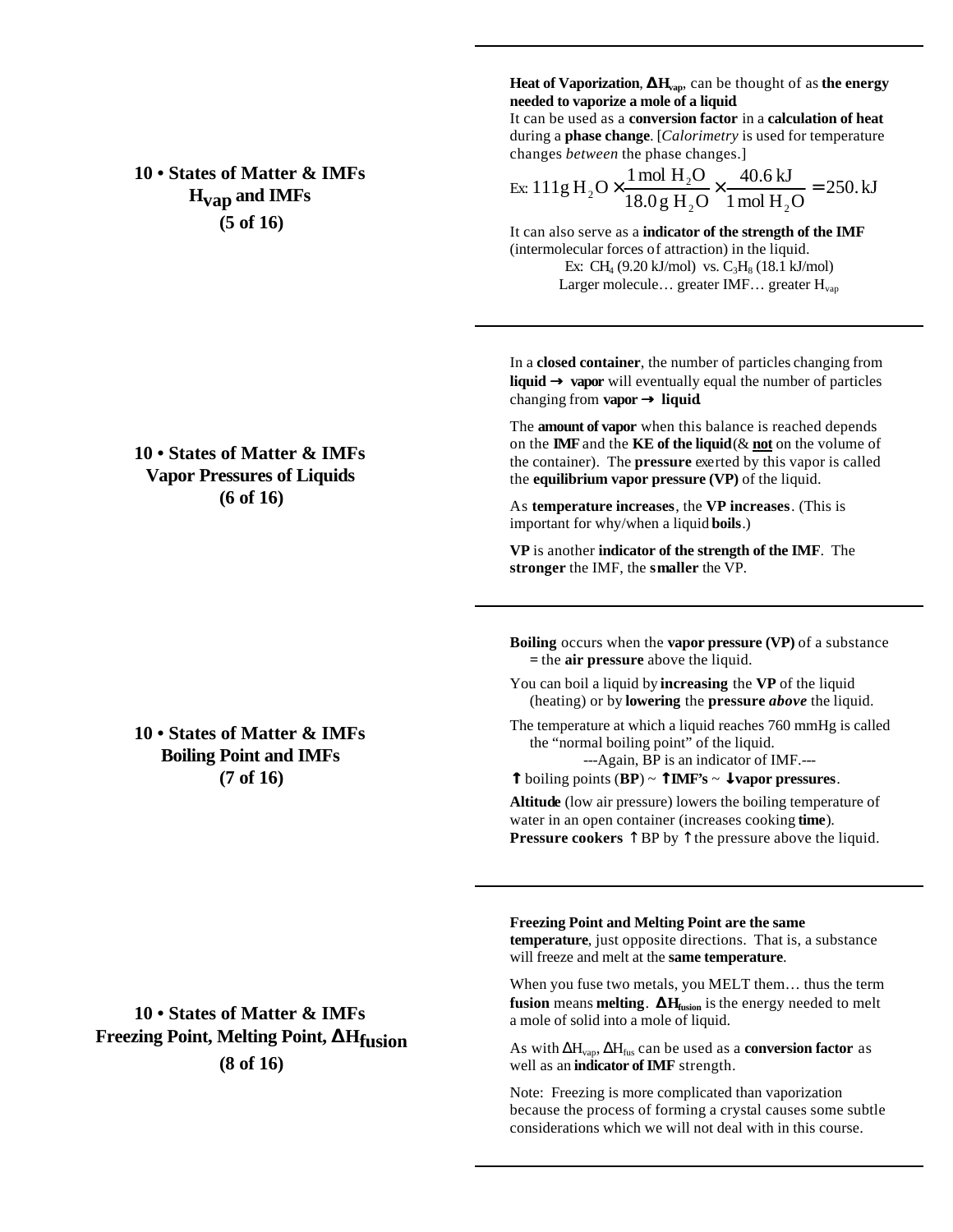**10 • States of Matter & IMFs Common Crystal Structures and Unit Cells (9 of 16)**

Three common crystal structures are Simple Cubic; Body-Centered Cubic (which means there is an atom, "a body," in the center of the cubic structure; and Face-Centered Cubic (with an atom in the center of each side or "face").



From Dr. John Gelder's Solid State Chemistry Page

conduct

A unit cell is the theoretical arrangement of atoms that, if repeated, will recreate the crystal. This topic, although interesting, is no longer on the AP curriculum and will not be dealt with here. One resource is a page by OSU chemist, Dr. John Gelder. (See Card 16)

> nonconduct (graphite)

conductor, variable MP, soft/hard

| Crystal | <b>Molecular</b> | lonic            | Covalent      | <b>Metallic</b> |
|---------|------------------|------------------|---------------|-----------------|
| lattice | molecules        | $+$ and $-$ ions | atoms         | positive ions   |
| points: | or atoms         |                  |               |                 |
| IMF's   | London.          | attraction       | covalent      | attr. between   |
|         | dipole,          | between +        | bonds         | $+$ ions & "sea |
|         | H-bonding        | $& -$ ions       |               | of $e's''$      |
| Props.  | soft, low        | hard, brittle,   | v. hard, high | high luster,    |
|         | MP, non-         | high $MP$ , (I)  | MP.           | conductor,      |

(aq) conduct

**Ex** |  $1_2$  H<sub>2</sub>O HI | NaBr | C SiC WC | Na<sup>o</sup> Fe<sup>o</sup> Cu<sup>o</sup>

Students are often confused between **molecular crystals** in which covalent bonds hold the **molecules** together (but the IMF = London forces, dipole-dipole attractions or hydrogen bonding) and **covalent crystals** in which covalent bonds hold the **crystal** together (the  $IMF = covalent bonds)$ .

Substances can conduct electricity for two reasons: **freely moving ions** or **delocalized electrons**.

**Ionic compounds** have freely ions in the liquid state and when dissolved in water.

**Metals** have delocalized electrons -- the "sea of electrons." **Graphite** has a chicken-wire shaped π-bond above & below each sheet of  $sp^2$ -hybridized C atoms, allowing it to conduct.



 $KE = kinetic$ energy changes which are times when the heat energy speeds up the molecules.

 $PE =$  potential energy changes which are times when the heat energy separates the molecules from solid to liquid or liquid to gas.

# **10 • States of Matter & IMFs Four Types of Crystals -- Summary (10 of 16)**

**10 • States of Matter & IMFs Crystal Types -- Further Notes (11 of 16)**

**10 • States of Matter & IMFs Heating and Cooling Curves (12 of 16)** Time (min)